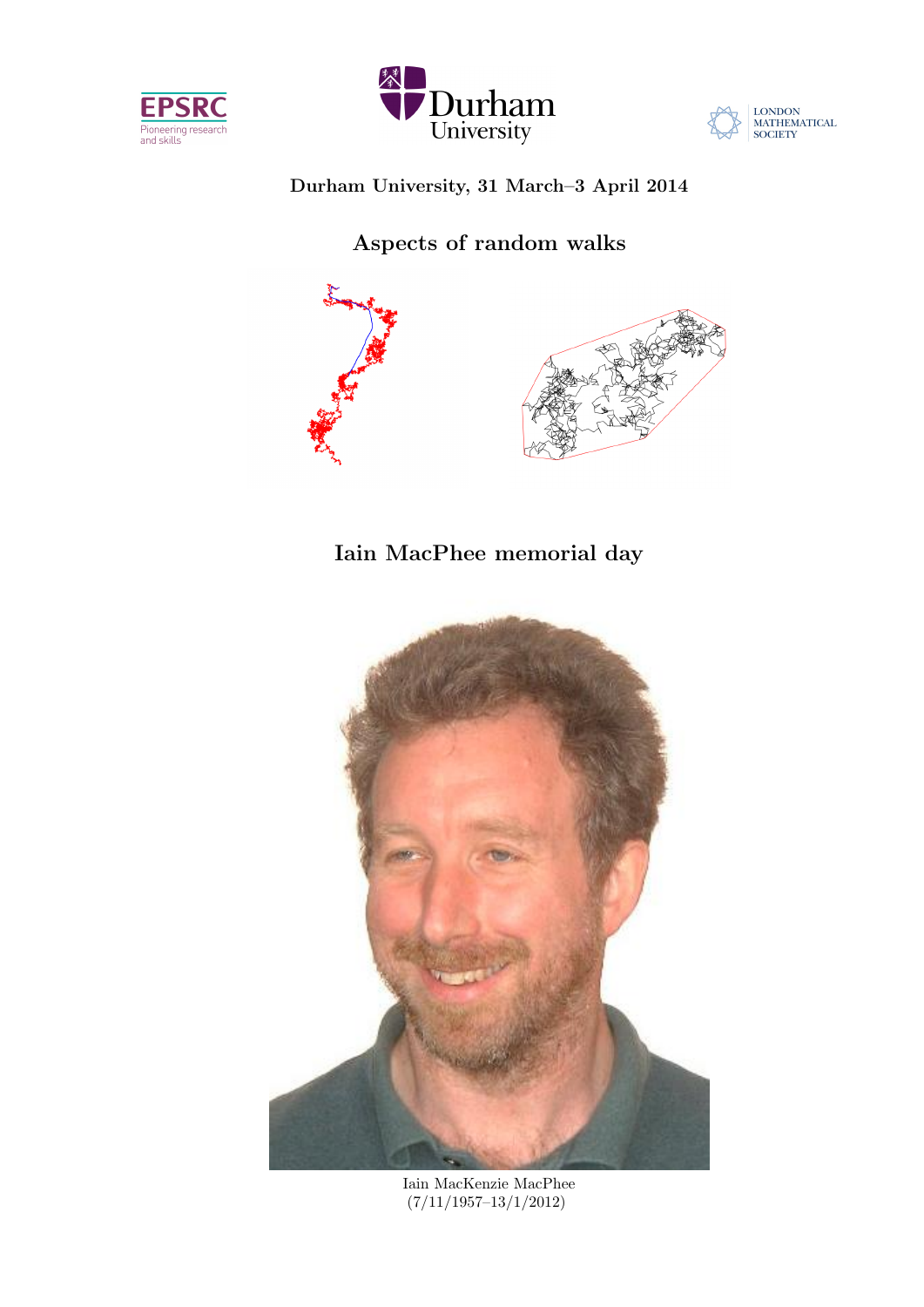## Aspects of random walks & Iain MacPhee memorial day

## Programme

## Monday 31 March, IAS

Workshop starts with lunch at the IAS. The Monday afternoon session is sponsored by the London Mathematical Society celebration of recent appointments scheme.

12.00–13.00 Lunch.

13.00 Conference opening.

13.10–14.10 Ben Hambly: Branching random walks and fractals.

- 14.10–15.10 David Croydon: Subsequential scaling limits of simple random walk on the two-dimensional uniform spanning tree.
- 15.10–15.30 Tea/Coffee break.

15.30–16.30 Andrew Wade: Convex hulls of random walks.

## Tuesday 1 April, IAS

- 09.30–10.30 Dimitri Petritis: Type transition for random walks on randomly directed lattices.
- 10.30–11.00 Tea/Coffee break.
- 11.00–12.00 Denis Denisov: Tail behaviour of stationary distribution for Markov chains with asymptotically zero drift.
- 12.15–13.15 Lunch.
- 13.15–14.15 Stephen Connor: Mixing time for a random walk on a ring.
- 14.15–14.50 Stephen Muirhead: Localisation in the parabolic Anderson and Bouchaud trap models.
- 14.50–15.15 Dominic Yeo: Exploring the acyclic random graph.
- 15.15–15.45 Tea/Coffee break.
- 15.45–16.45 Nicholas Georgiou: Non-homogeneous random walks on a semi-infinite strip.

### Wednesday 2 April, IAS

09.30–10.30 Codina Cotar: Density functional theory and optimal transportation with Coulomb cost.

- 10.30–11.00 Tea/Coffee break.
- 11.00–12.00 Malwina Luczak: Extinction times in the stochastic logistic epidemic.
- 12.00–13.00 Ostap Hryniv: Non-homogeneous random walks.
- 13.00–14.00 Lunch.
	- 14.00 Excursion.
	- 18.30 Conference dinner.

#### Thursday, 3 April: Iain MacPhee day, Maths dept.

09.30 Opening remarks (Anne Taormina).

- 09.40–10.10 Frank Coolen: Nonparametric predictive reliability of series of voting systems.
- 10.10–10.40 Jonty Rougier: Server advantage in tennis matches.
- 10.40–11.10 Tea/Coffee break.
- 11.10–12.00 Mathew Penrose: Random bipartite geometric graphs.
- 12.00–12.50 Stas Volkov: A polling system with 3 queues and 1 server in the overload regime.
- 12.50–14.00 Lunch.
- 14.00–15.00 Mikhail Menshikov: Colloquium for Iain MacPhee.
	- 15.00 Informal reception in CM211.
	- 16.00 Close of meeting.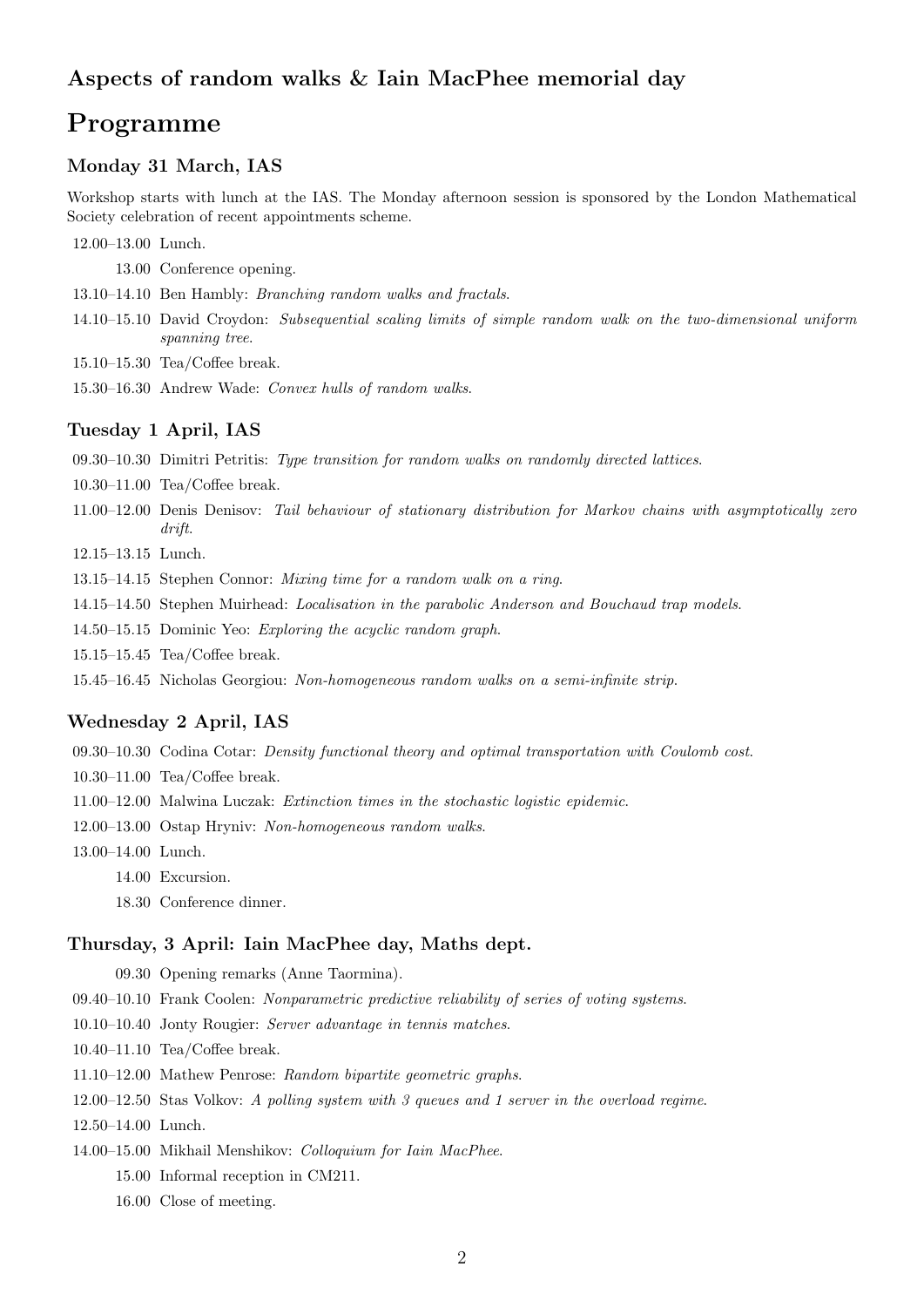# Iain MacPhee: Brief mathematical biography



Iain's undergraduate education was from the University of Melbourne, from where he also obtained a M.Sc. with dissertation  $On$   $Galton-Watson$  processes in varying environments (1981). Iain studied for a Ph.D. at the University of Cambridge from 1982–1987, under the supervision of Frank Kelly; this was awarded for his thesis *On optimal strategies for stochastic* decision processes (1989).

Iain joined the staff in the Department of Mathematical Sciences at the University of Durham as a Temporary Lecturer in 1987, and his position became permanent in 1990. He was promoted to Reader in 2010.

Iain made significant and lasting contributions to teaching and administration in the department. He was involved, often as the driving force, in setting up numerous popular undergraduate courses, including material on probability, operations research, optimization, and mathematical finance, and service modules for engineering and science students. He was part of the team that introduced projects to the curriculum. He was involved in administration for teaching and learning, timetabling, and was head of the department's admissions team from 2002/3 to 2007/8, having been involved in admissions since 1993.

Iain supervised four Ph.D. students, Nikolaos H. Antoniu (1990–94), Ben P. Jordan (1993–95), Lisa J. Müller (2003–06), and Ahmad Aboalkhair (2008–12, jointly with Frank Coolen). All successfully completed their degrees.

## Publications of Iain MacPhee

- 1. I. M. MacPhee & H.-J. Schuh. A Galton-Watson branching process in varying environments with essentially constant offspring means and two rates of growth, *Austral. J. Statist.* 25 (1983) 329–338. MR0725212.
- 2. I. M. MacPhee. Contribution to discussion of 'Stochastic models of computer communication systems' (pp. 379–395) by F. P. Kelly, J. Royal Statist. Soc. Ser. B 47 (1985) 421–422.
- 3. F. P. Kelly & I. M. MacPhee. The number of packets transmitted by collision detect random access schemes, Ann. Probab. 15 (1987) 1557–1568. MR0905348.
- 4. I. M. MacPhee. On optimal strategies in stochastic decision processes, Ph.D. thesis, University of Cambridge, 1989.
- 5. I. M. MacPhee & B. P. Jordan. Optimal search for a moving target, Probab. Engrg. Inform. Sci. 9 (1995) 159–182. MR1357845.
- 6. I. M. MacPhee & I. Ziedins. Admission controls for loss networks with diverse routing, pp. 205– 214 in Stochastic Networks: Theory and Applications, F. P. Kelly, S. Zachary, I. Ziedins (eds.), Clarendon, Oxford, 1996.
- 7. I. M. MacPhee & M. V. Menshikov. Critical random walks on two-dimensional complexes with applications to polling systems, Ann. Appl. Probab. 13 (2003) 1399–1422. MR2023881.
- 8. I. M. MacPhee, J. Rougier, & G. H. Pollard. Server advantage in tennis matches, J. Appl. Probab. 41 (2004) 1182–1186. MR2122811.
- 9. I. M. MacPhee & L. J. Müller. Stability criteria for controlled queueing systems, *Queueing* Syst. 52 (2006) 215–229. MR2220975.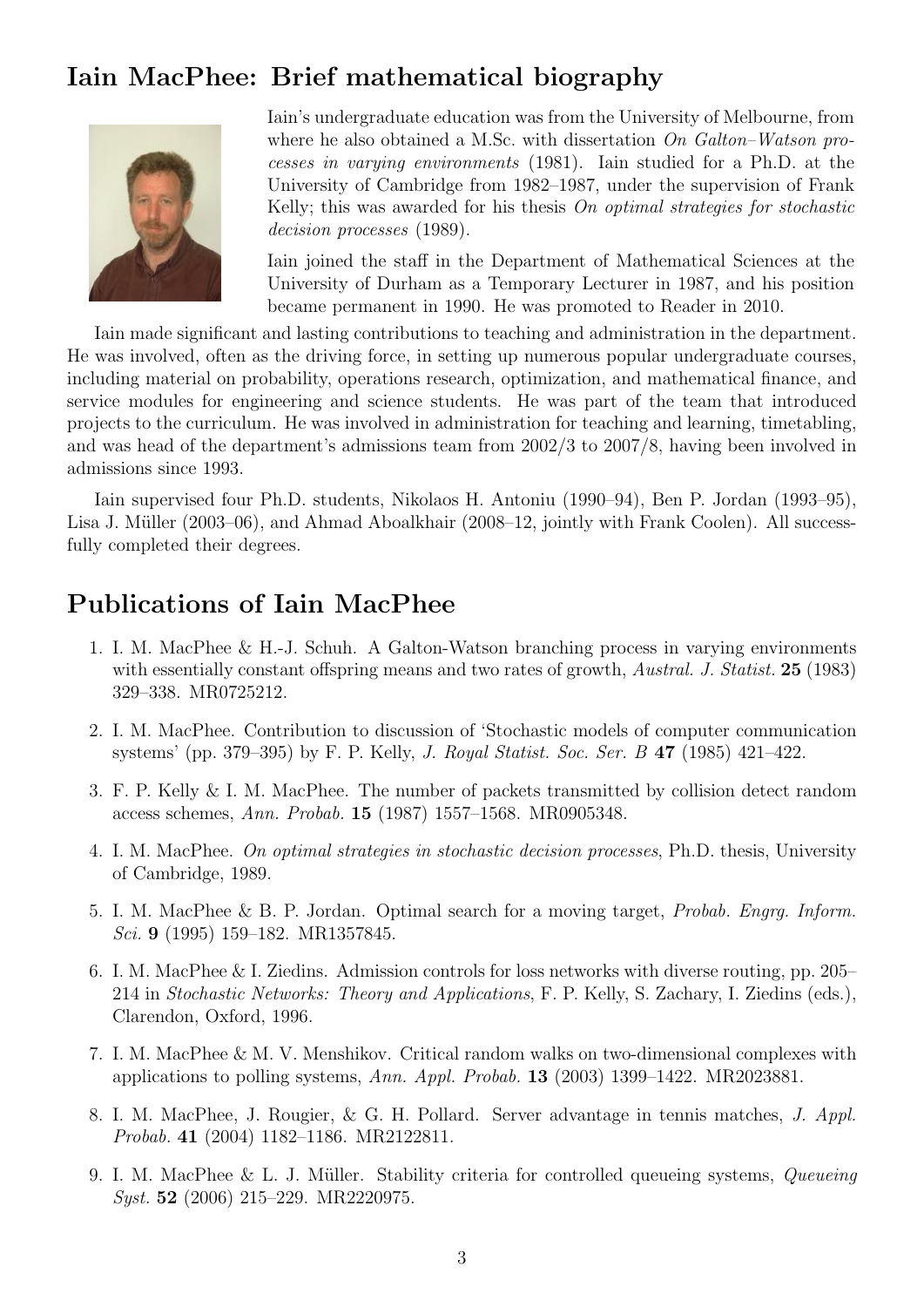- 10. I. M. MacPhee, M. V. Menshikov, S. Popov, & S. Volkov. Periodicity in the transient regime of exhaustive polling systems, Ann. Appl. Probab. 16 (2006) 1816–1850. MR2288706.
- 11. I. M. MacPhee, M. V. Menshikov, D. Petritis, & S. Popov. A Markov chain model of a polling system with parameter regeneration, Ann. Appl. Probab. 17 (2007) 1447–1473. MR2358630.
- 12. I. M. MacPhee & L. J. Müller. Stability criteria for multi-class queueing networks with reentrant lines, Methodol. Comput. Appl. Probab. 9 (2007) 377–388. MR2396341.
- 13. I. M. MacPhee, M. V. Menshikov, D. Petritis, & S. Popov. Polling systems with parameter regeneration, the general case, Ann. Appl. Probab. 18 (2008) 2131–2155. MR2473652.
- 14. P. Coolen-Schrijner, F. P. A. Coolen, & I. M. MacPhee. Nonparametric predictive inference for system reliability with redundancy allocation, J. Risk and Reliability 222 (2008) 463–476.
- 15. I. M. MacPhee, F. P. A. Coolen, & A. M. Aboalkhair. Nonparametric predictive system reliability with redundancy allocation following component testing, J. Risk and Reliability 223 (2009) 181–188.
- 16. A. M. Aboalkhair, F. P. A. Coolen, & I. M. MacPhee. Nonparametric predictive system reliability with all subsystems consisting of one type of component, pp. 85–98 in Risk and Decision Analysis in Maintenance Optimization and Flood Management, M. J. Kallen & S. P. Kuniewski, IOS Press, 2009.
- 17. I. M. MacPhee, M. V. Menshikov, & A. R. Wade. Angular asymptotics for multi-dimensional non-homogeneous random walks with asymptotically zero drift, Markov Process. Related Fields 16 (2010) 351–388. MR2666858.
- 18. I. M. MacPhee, M. V. Menshikov, S. Volkov, & A. R. Wade. Passage-time moments and hybrid zones for the exclusion-voter model,  $Bernoulli$  **16** (2010) 1312–1342. MR2759181.
- 19. O. Hryniv, I. M. MacPhee, M. V. Menshikov, & A. R. Wade. Non-homogeneous random walks with non-integrable increments and heavy-tailed random walks on strips, *Electron. J. Probab.* 17 (2012), no. 59, 28 pp. MR2959065.
- 20. I. M. MacPhee, M. V. Menshikov, & M. Vachkovskaia. Dynamics of the non-homogeneous supermarket model, Stoch. Models 28 (2012) 533–556. MR2995522.
- 21. A. M. Aboalkhair, F. P. A. Coolen, & I. M. MacPhee. Nonparametric predictive reliability of series of voting systems, European J. Oper. Res. 226 (2013) 77–84. MR3008205.
- 22. I. M. MacPhee, M. V. Menshikov, & A. R. Wade. Moments of exit times from wedges for non-homogeneous random walks with asymptotically zero drifts, J. Theoret. Probab. 26 (2013) 1–30. MR3023832.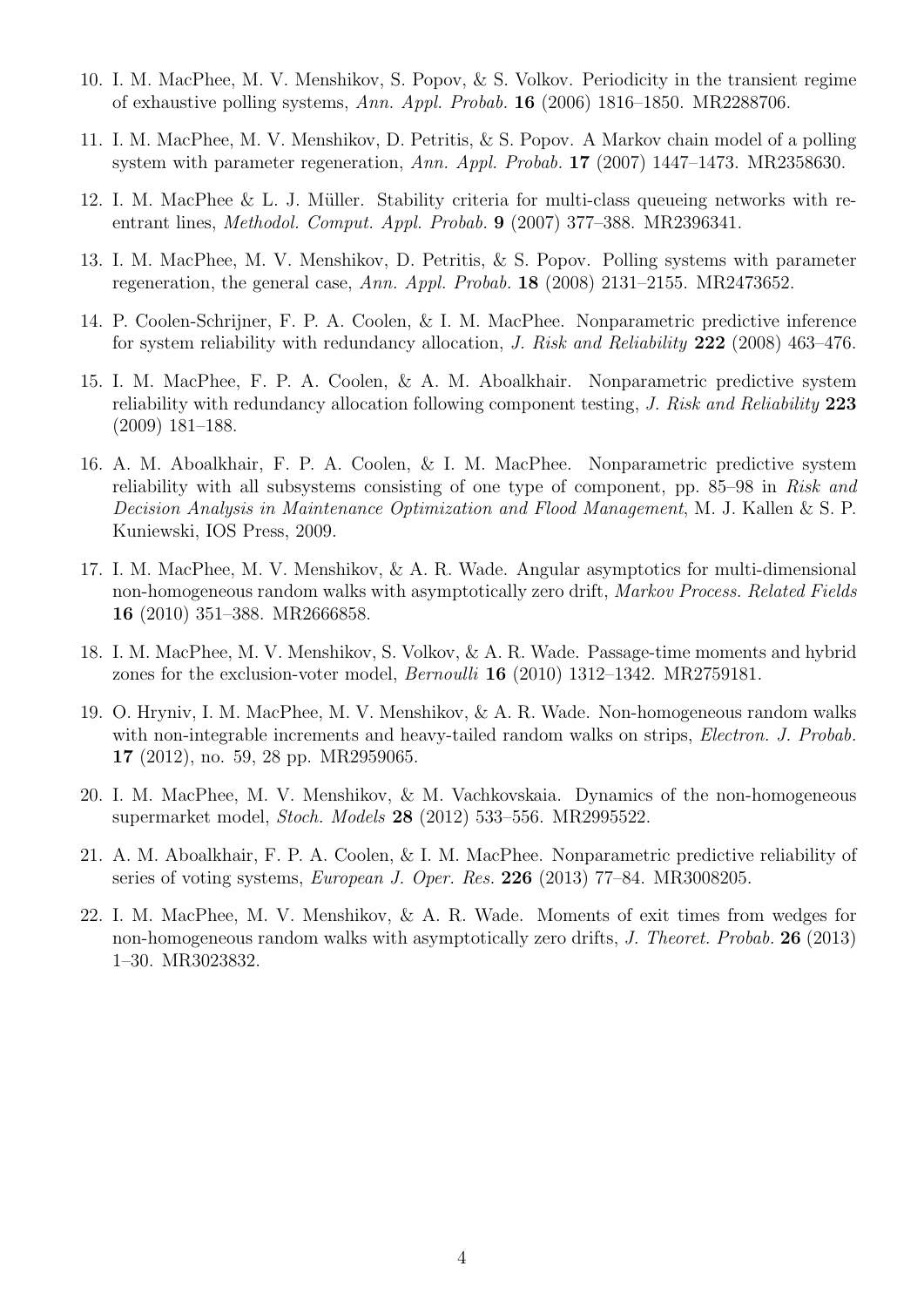## Locations

- Monday to Wednesday the workshop will take place at the Institute for Advanced Study (IAS), which is located off Palace Green (near the Cathedral): building 21 on the University map.
- Thursday's events will take place in the Department of Mathematical Sciences, on the Durham science site: building 15 on the map.
- Accommodation is at Collingwood college: location 6 on the map.
- The excursion will probably be an option to visit the Cathedral, or the botanic gardens, location 7 on the map.

## Titles & Abstracts

## Stephen Connor (University of York, UK)

Mixing time for a random walk on a ring.

We consider a variant of a process used in random number generation, and previously studied by Chung, Diaconis and Graham. This a random walk on the integers mod  $n$  ( $n$  odd), which at each step either increments by 1 or doubles its value, but where the probability of doubling is a decreasing function of n. We use a mixture of representation theory and probability to show that the total variation distance for this process exhibits a cutoff phenomenon.

This is joint work with Michael Bate (York).

## Frank Coolen (Durham University, UK)

Nonparametric predictive reliability of series of voting systems.

Since about 2007, I collaborated with Iain MacPhee on a project considering Nonparametric Predictive Inference (NPI) for system reliability, when one has failure data on components which are exchangeable with those in the system and wishes to predict the system's functioning. Initially this work was jointly with Pauline Coolen-Schrijner [1]; since 2008 it was the topic of the Ph.D. research of Ahmad Aboalkhair [2]. I will provide a brief overview of the different stages in this research, the main results of which were published in the European Journal of Operational Research [3]. Examples will be used to illustrate the results, which show important aspects of redundancy and diversity for system reliability. Finally, I will comment briefly on related work we have done since 2012.

- [1] P. Coolen-Schrijner, F.P.A. Coolen, I.M. MacPhee, Journal of Risk and Reliability 222 (2008) 463–476.
- [2] A.M. Aboalkhair, Ph.D. Thesis, Durham University, 2012.
- [3] A.M. Aboalkhair, F.P.A. Coolen, I.M. MacPhee, *European Journal of Operational Research* 226 (2013) 77–84.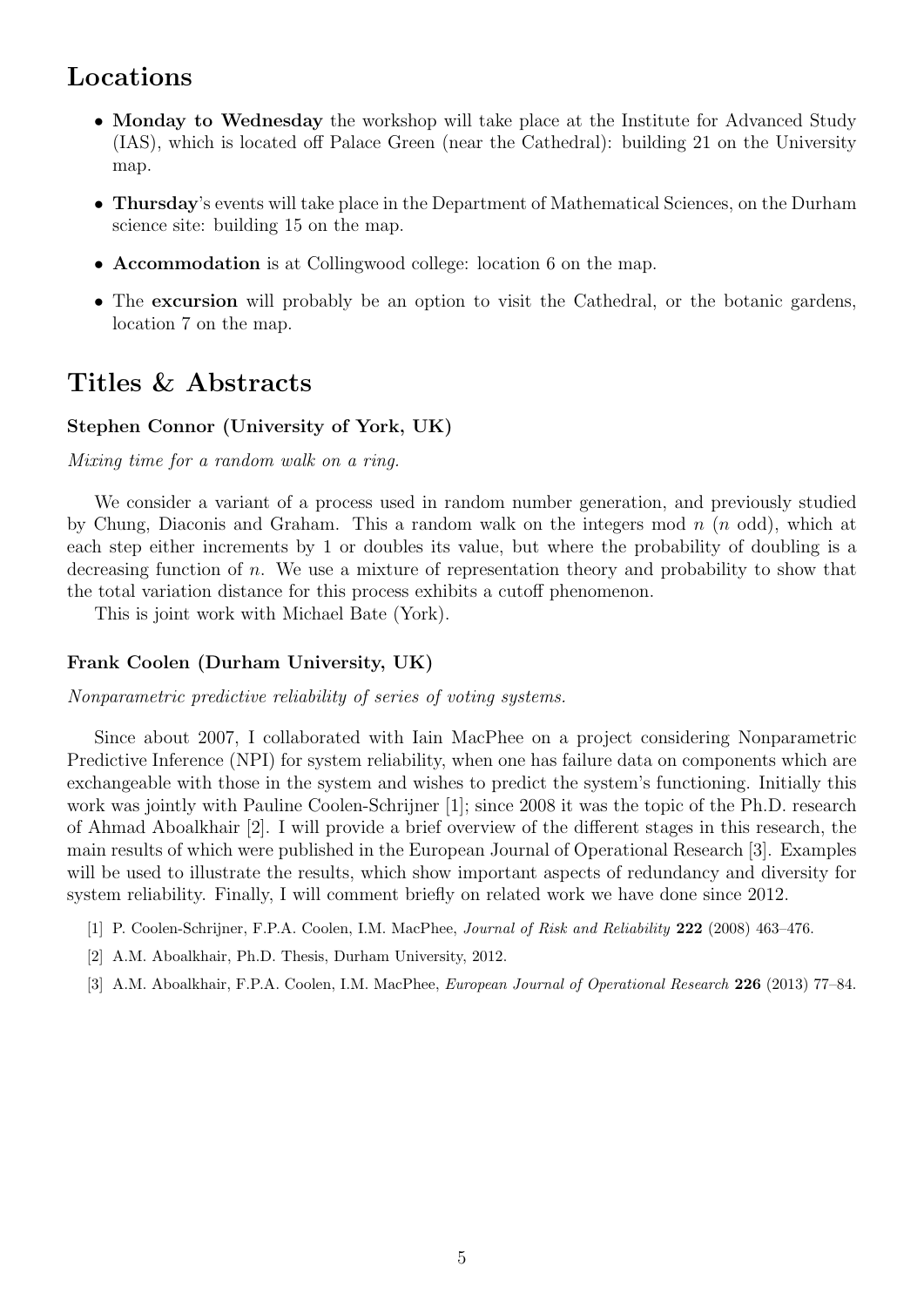## Codina Cotar (University College London, UK)

Density functional theory and optimal transportation with Coulomb cost.

Density functional theory (DFT) is a computationally feasible electronic structure model which simplifies full quantum mechanics and for which Walter Kohn received a Nobel prize in 1998. In the semiclassical limit, DFT reduces to a multi-marginal optimal transport (OT) problem [1]. Considerable insight into the limit problem had been built up, prior to our work, by physicists (Seidl, Perdew, Levy, Gori-Giorgi, Savin), who essentially developed a considerable amount of optimal transport theory without knowing they were doing optimal transport.

The goal of my talk is three-fold:

- (i) To explain the connection between DFT and optimal transport.
- (ii) To discuss what is known rigorously about the limit problem, including
	- justification of the formal semiclassical limit [1];
	- qualitative theory of OT problems with Coulomb cost, including the question whether 'Kantorovich minimizers' must be 'Monge minimizers' (yes for 2 particles, open for N particles, no for infinitely many particles) [1, 2];
	- exactly soluble cases ( $N = 2$  with radial density;  $N = \infty$ ) [1, 2].
- (iii) To present a natural hierarchy of further approximations of the limit functional related to representability constraints on the pair density which survive in the classical limit, and discuss the important (open) problem of characterizing N-representable pair densities.
	- [1] C. Cotar, G. Friesecke, C. Klueppelberg, CPAM **66** (2013) 548–599.
	- [2] C. Cotar , G. Friesecke, C. Klueppelberg, Ch. Mendl, B. Pass, Journal of Chemical Physics 139 (2013) 164109.
	- [3] C. Cotar, G. Friesecke, B. Pass, arXiv 1307.6540, 2013.

#### David Croydon (University of Warwick, UK)

Subsequential scaling limits of simple random walk on the two-dimensional uniform spanning tree.

The work that I will describe establishes that the law of the simple random walk on the twodimensional uniform spanning tree is tight under a particular rescaling of time and space. Whilst such a result immediately implies the existence of subsequential scaling limits for the random walks in question, our techniques further allow us to describe these limits as diffusions on random real trees embedded into Euclidean space, and derive various transition density estimates for them. This is a joint project with Martin Barlow (UBC) and Takashi Kumagai (Kyoto University).

### Denis Denisov (University of Manchester, UK)

#### Tail behaviour of stationary distribution for Markov chains with asymptotically zero drift.

We consider a one-dimensional Markov chain with asymptotically zero drift and finite second moments of jumps which is positive recurrent. A power-like asymptotic behaviour of the invariant tail distribution is proven; such a heavy-tailed invariant measure happens even if the jumps of the chain are bounded. Our analysis is based on test functions technique and on construction of a harmonic function.

This is joint work with Korshunov and Wachtel: http://arxiv.org/abs/1208.3066.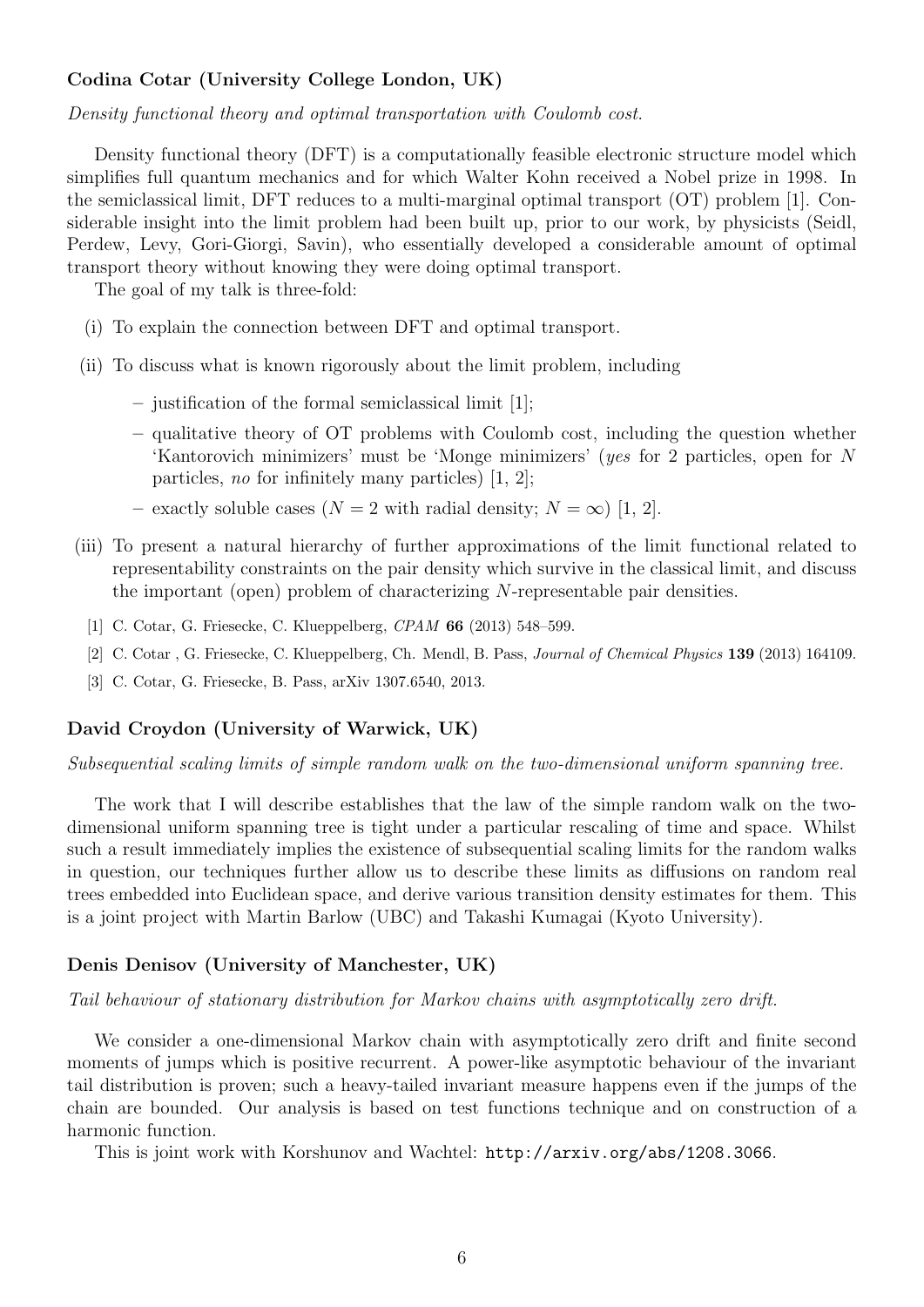### Nicholas Georgiou (Durham University, UK)

Non-homogeneous random walks on a semi-infinite strip.

Let  $(X_n, \eta_n)$  be a Markov chain on state space  $\mathbb{Z}_+ \times S$ , where  $\mathbb{Z}_+$  is the non-negative integers and S is a finite set. We assume a moments bound on the jumps of  $X_n$  and that, roughly speaking,  $\eta_n$  is close to being Markov when  $X_n$  is large. Under these assumptions, we show it is possible to give a recurrence classification for  $X_n$ , in terms of the increment moment parameters of  $X_n$  and the stationary distribution for the large-X limit of  $\eta_n$ .

In this talk, I will describe the case where these moment parameters satisfy Lamperti-type drift conditions on each line  $\mathbb{Z}_+ \times \{i\}$ , for  $i \in S$ , and show that the classification can be seen as a generalisation of Lamperti's results for non-homogeneous random walks on  $\mathbb{Z}_+$ ; in our setting the asymptotic behaviour of  $X_n$  is determined by the "average" increment moments of  $X_n$ , where the average is taken over S using the stationary distribution for the large-X limit of  $\eta_n$ . We apply Lamperti's results to an embedded process that records the  $X$ -coordinate each time the chain returns to a given reference line and calculate moments via the Doob decomposition for  $X_n$  over an excursion from this line, which explains these averages as an accumulation of the moment parameters over such an excursion.

This is joint work with Andrew Wade.

#### Ben Hambly (University of Oxford, UK)

#### Branching random walks and fractals.

Branching random walks and general branching processes can be used to encode information about many fractal sets. We will show how information about the geometric and analytic properties of random recursive fractals can be captured. By establishing a central limit theorem for general branching processes, we will be able to deduce some novel results about fractal sets. In particular we will discuss the asymptotics of the heat content for some domains with fractal boundary and the asymptotics of the eigenvalue counting function for the Brownian continuum random tree.

## Ostap Hryniv (Durham University, UK)

#### Non-homogeneous random walks.

We study long term behaviour of certain spatially non-homogeneous random walks, as well as asymptotics of various functionals of their trajectories (such as running maxima, hitting times of particular sets, etc.) at large finite times.

Based on joint work with Iain MacPhee, Mikhail Menshikov, and Andrew Wade.

### Malwina Luczak (Queen Mary, University of London, UK)

#### Extinction times in the stochastic logistic epidemic.

The stochastic logistic process is a well-known birth-and-death process, often used to model the spread of an epidemic within a population of size N. We survey some of the known results about the time to extinction for this model. Our focus is on new results for the "subcritical" regime, where the recovery rate exceeds the infection rate by more than  $N^{-1/2}$ , and the epidemic dies out rapidly with high probability. Previously, only a first-order estimate for the mean extinction time of the epidemic was known, even in the case where the recovery rate and infection rate are fixed constants: we derive precise asymptotics for the distribution of the extinction time throughout the subcritical regime. In proving our results, we illustrate a technique for approximating certain types of Markov chain by differential equations over long time periods.

This is joint work with Graham Brightwell.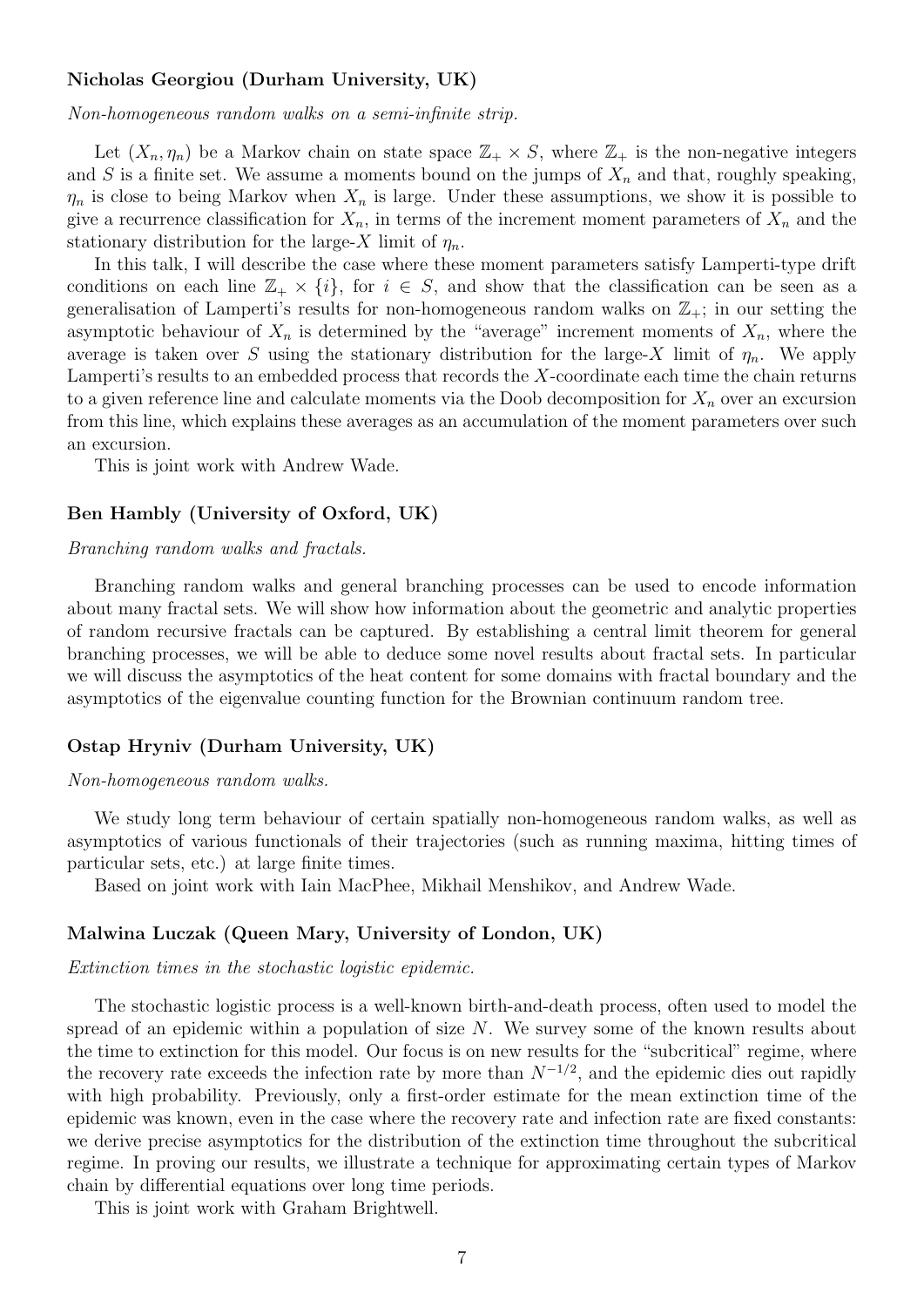## Stephen Muirhead (University College London, UK)

Localisation in the parabolic Anderson and Bouchaud trap models.

Random walks in random environments often exhibit intermittency, meaning that their probability mass functions cannot, in general, be described with simple averaging principles. An extreme form of intermittency is localisation, where the probability mass function is eventually concentrated on a small number of sites with high probability. In this talk I present recent progress in proving localisation results in two such random walk models, the parabolic Anderson model and the Bouchaud trap model.

## Mathew Penrose (University of Bath, UK)

#### Random bipartite geometric graphs.

Consider a bipartite random geometric graph (RGG) on the union of two independent homogeneous Poisson point processes in the plane, with distance parameter r and intensities  $\lambda$ ,  $\mu$ . If  $\lambda$  is supercritical for the one-type RGG with distance parameter  $2r$  then there exists  $\mu$  such that  $(\lambda, \mu)$ is supercritical; this also holds in higher dimensions.

Consider also the restriction of this graph to points in the unit square. We descibe a strong law of a large numbers as  $\lambda \to \infty$ , with  $\mu/\lambda$  fixed, for the connectivity threshold of this graph. These results add to earlier work of Iyer and Yogeshwaran (Adv. Appl. Probab. 2012).

### Dimitri Petritis (Universit´e de Rennes, France)

Type transition for random walks on randomly directed lattices.

We shall examine random walks on partially directed lattices obtained from  $\mathbb{Z}^2$  by keeping vertical edges bi-directional but rendering the horizontal lines uni-directional. Depending on the choice of the directions, the ordinary random walk on such lattices can be made recurrent or transient. For directions chosen as a small random perturbation of a periodic pattern, transition from transience to recurrence will be established when the strength of the random perturbation decays fast enough.

## Jonty Rougier (University of Bristol, UK)

Server advantage in tennis matches.

An on-the-blackboard argument proves that, in the obvious model, there is no advantage to serving first in tennis: in the tie-break, in the set, or in the match.

This was joint work with Iain MacPhee.

## Stas Volkov (Lund University, Sweden)

A polling system with 3 queues and 1 server in the overload regime.

We consider a queueing system with three queues and just one server, in the regime when the system overall is eventually overloaded, but yet no individual queue is. The service discipline is as follows. Once the server is at node  $j$ , it stays there until it finishes serving all customers present in that queue. After this, the server moves to the "more expensive" of the two remaining queues. We will show that a.s. there will be periodicity in the order of services, as suggested by the behaviour of the corresponding dynamical systems; we also study the cases (of measure zero) when the dynamical system is chaotic, and prove that then the stochastic one cannot be periodic either. These results are quite surprising given the superficial "simplicity" of the model.

Based on joint work with Iain MacPhee, Mikhail Menshikov, and Serguei Popov.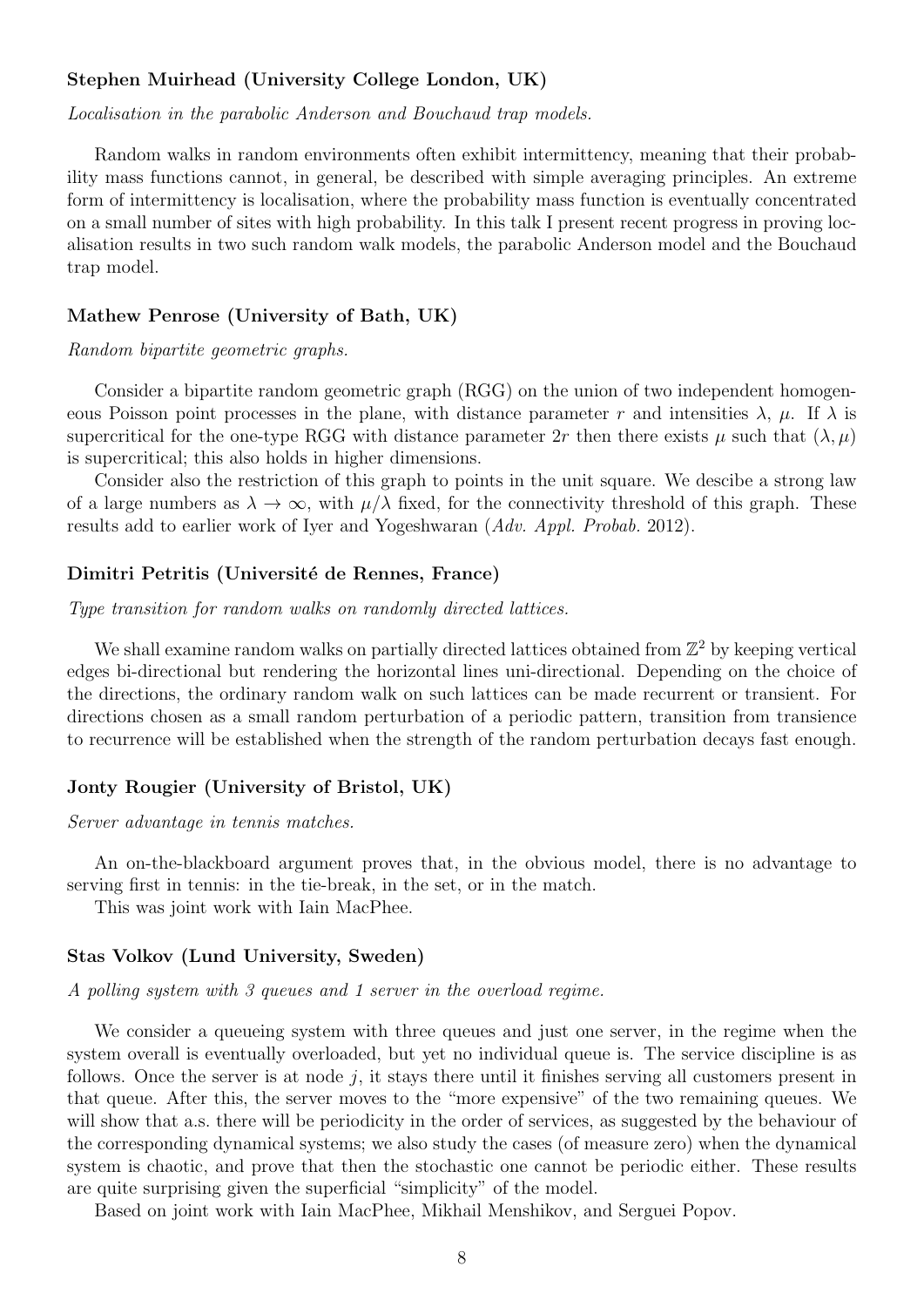## Andrew Wade (Durham University, UK)

### Convex hulls of random walks.

On each of n unsteady steps, a drunken gardener drops a seed. Once the flowers have bloomed, what is the minimum length of fencing required to enclose the garden? Denote by  $L_n$  the perimeter length of the convex hull of  $n$  steps of a planar random walk whose increments have finite second moment. Snyder and Steele showed that  $n^{-1}L_n$  converges almost surely to a deterministic limit, and proved an upper bound on the variance  $\mathbb{V}\text{ar}(L_n) = O(n)$ .

Further study separates into two cases: (i) zero drift, in which the Brownian scaling limit of the walk entails a scaling limit for the convex hull, once one has set things up correctly; (ii) non-zero drift. I will describe recent work with Chang Xu (Strathclyde) on these problems. Our main result is in the case of non-zero drift, where we show that  $n^{-1} \mathbb{V}\text{ar}(L_n)$  converges, and give a simple expression for the limit, which is non-zero for walks outside a certain degenerate class. This answers a question of Snyder and Steele. Furthermore, we prove a central limit theorem for  $L_n$  in the non-degenerate case.

### Dominic Yeo (University of Oxford, UK)

#### Exploring the acyclic random graph.

Aldous considered the scaling limit of a depth-first walk to extract information about the asymptotic component sizes and cycle counts in a critical random graph. In this talk, I will present progress towards similar results for related processes where critical components are removed either at linear rate, or when they first contain a cycle. This is joint work with James Martin and Balázs Ráth.